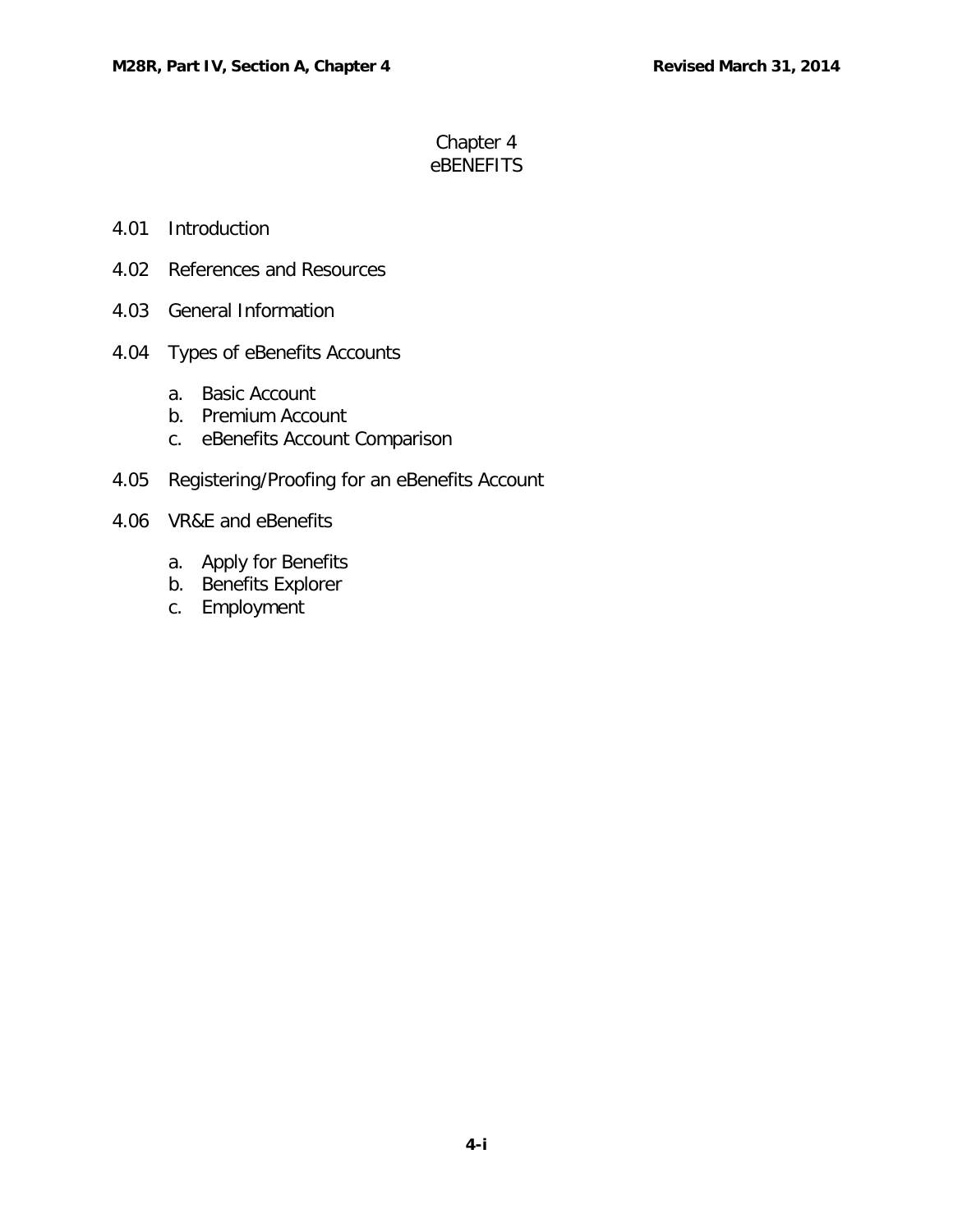#### Chapter 4 eBENEFITS

# <span id="page-1-0"></span>4.01 Introduction

The President's Commission on Care for America's Returning Wounded Warriors established in March 2007 recommended the creation of a "My eBenefits" web portal that would provide Servicemembers, Veterans, their families and authorized caregivers with a single sign-on, central access point to clinical and benefit data. This chapter contains general information on eBenefits, how to register for an eBenefits account, and how to apply for Chapter 31 benefits using the eBenefits Explorer feature.

<span id="page-1-1"></span>4.02 References and Resources

Websites: [www.ebenefits.va.gov](http://www.ebenefits.va.gov/) [www.va.gov](http://www.va.gov/) www.dmdc.osd.mil/rsl/appj/site?execution=e2s1

<span id="page-1-2"></span>4.03 General Information

eBenefits is a portal; a central location for Veterans, Servicemembers, and their family members to research, find, access, and manage their benefits and personal information. eBenefits offers:

- A personalized workspace called "my personal DASHBOARD" that provides quick access to eBenefits tools. When using eBenefits tools, the user can complete various tasks, such as applying for benefits, downloading military records, and viewing their benefits status. This workspace is available to the Veteran, Servicemember or family member once the user creates an eBenefits account.
- A catalog of links to other sites that provide information about military and Veteran benefits.

For a comprehensive video tutorial on how to navigate eBenefits, go to [www.ebenefits.va.gov](http://www.ebenefits.va.gov/) and click on "How to Register & Use eBenefits."

# <span id="page-1-3"></span>4.04 Types of eBenefits Accounts

The Department of Defense (DoD) Self-Service Logon (DS Logon) is a secure, logon ID that allows DoD and Department of Veterans Affairs (VA) affiliates to access several websites using a single username and password. A DS logon supports the Personnel Identity Protection (PIP) Directive and National Institute of Standards and Technology (NIST) e-Authentication guidance. In addition, a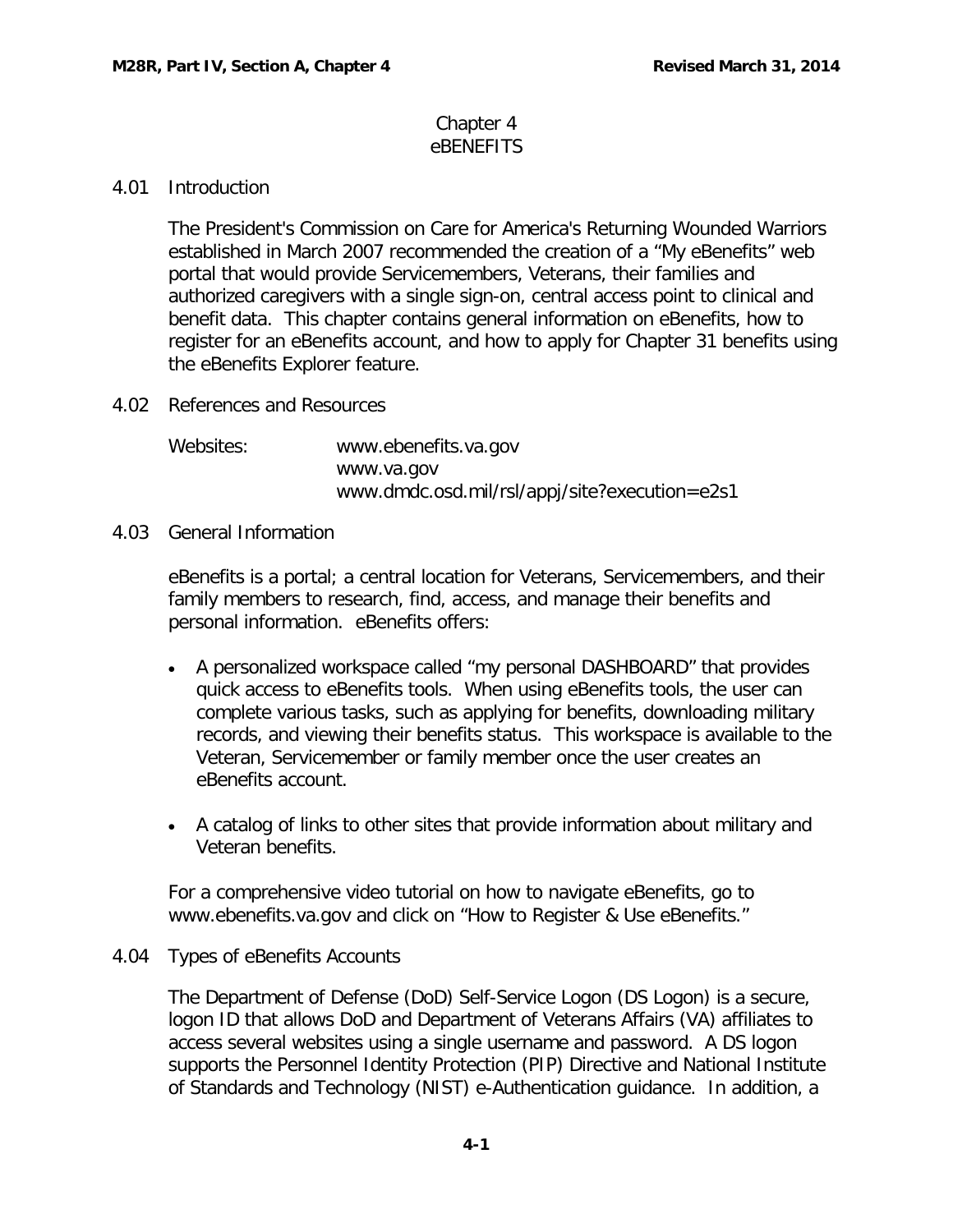DS logon provides a high level of authentication assurance in situations where Common Access Card (CAC) authentication is not available. There are currently two types of DS logon accounts available. Each provides varying access to information depending on the application being accessed.

### <span id="page-2-0"></span>a. Basic Account

A Basic account enables the user to view general eBenefits information and customize it to suit his/her needs. With this type of account, the user can apply for some VA benefits, but cannot view personal information from VA and DoD systems.

# <span id="page-2-1"></span>b. Premium Account

A Premium account gives the user the highest level of access to eBenefits. The user can do everything he/she can do with a Basic account as well as view secure, personal information from VA and DoD systems.

#### <span id="page-2-2"></span>c. eBenefits Account Comparison

The following table provides a comparison of eBenefits accounts:

|                                               | <b>No</b> | <b>Basic</b> | Premium |
|-----------------------------------------------|-----------|--------------|---------|
|                                               | Account   | Account      | Account |
| Apply for VA benefits through Veteran's       |           |              |         |
| Online Application (VONAPP), which            |           |              |         |
| requires a VONAPP account                     |           |              |         |
| Check eligibility for VA health benefits      | ν         | ٦            |         |
| Use Move!23 Health Questionnaire              |           |              |         |
| Request state VA benefits information         |           |              |         |
| Apply for VA benefits (other than through     |           |              |         |
| <b>VONAPP)</b>                                |           |              |         |
| Check VA Compensation and Pension             |           |              |         |
| claims status                                 |           |              |         |
| Check VA payment history                      |           |              |         |
| Get a VA Home Loan Certificate of Eligibility |           |              |         |
| <b>View TRICARE health information</b>        |           |              |         |
| Obtain Civil Service Preference Letter,       |           |              |         |
| Service Verification Letter, and more         |           |              |         |
| Check Veteran's appeal status                 |           |              |         |
| Transfer Post 9-11 GI Bill education          |           |              |         |
| benefits                                      |           |              |         |
| Share personal health records                 |           |              |         |
| Obtain DD214 and other military records       |           |              |         |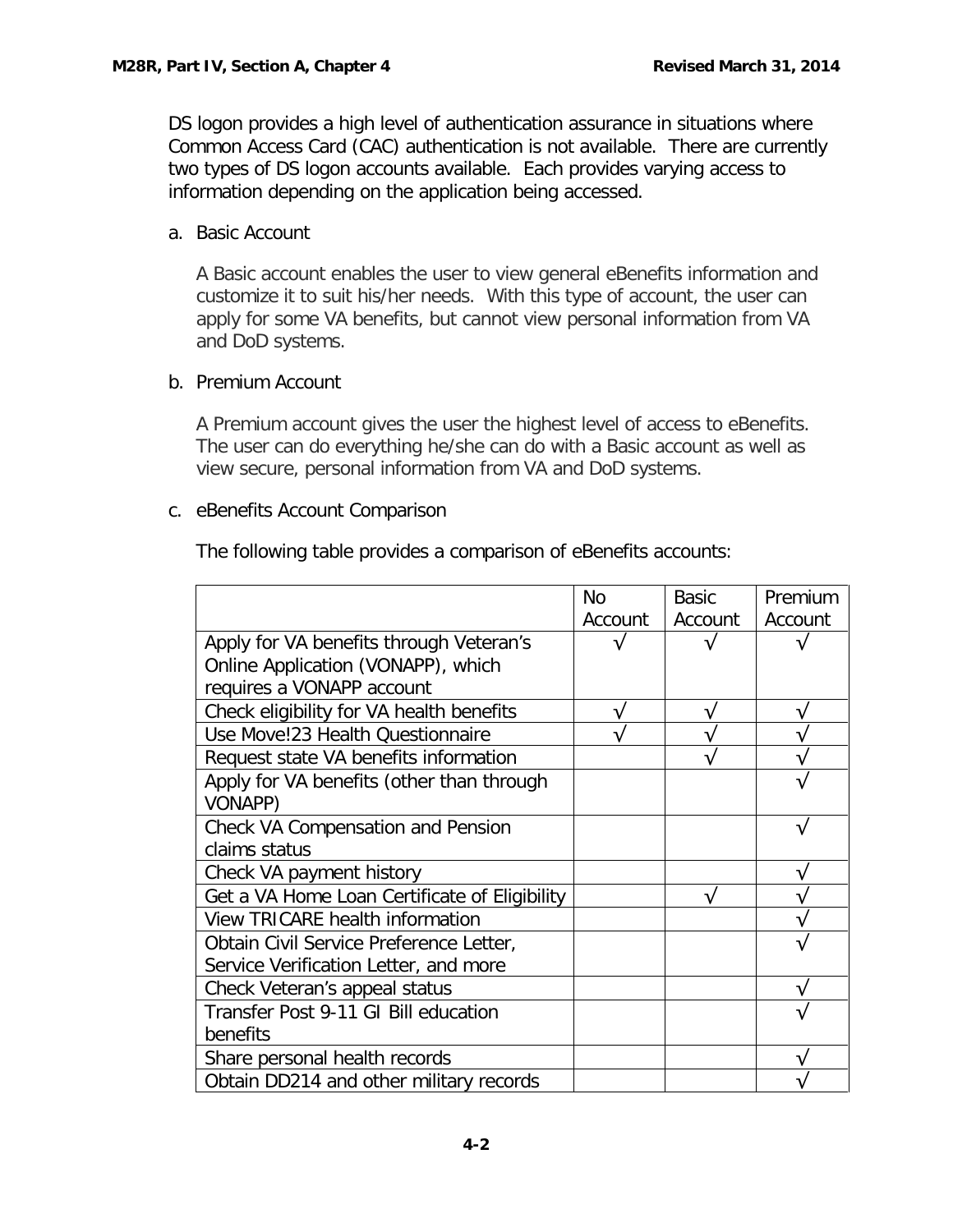- <span id="page-3-0"></span>4.05 Registering/Proofing for an eBenefits Account
	- a. Servicemember

A Servicemember must use his/her Common Access Card (CAC) to obtain a DS Logon.

1. Common Access Card (CAC) Registration

As a CAC holder, the Servicemember is able to quickly obtain a DS Logon account by authenticating online with the CAC. From the eBenefits homepage, [www.ebenefits.va.gov,](http://www.ebenefits.va.gov/) the Servicemember begins the registration process by clicking on the "Register" button on the top, right side of the page. The Servicemember selects "I have a Common Access Card (CAC) with accessible card reader" and follows the prompts to complete the registration process.

2. Email Registration

As a CAC holder, the Servicemember is able to quickly obtain a DS Logon Premium account by using his/her email address on file in DEERS. From the eBenefits homepage, [www.ebenefits.va.gov,](http://www.ebenefits.va.gov/) the Servicemember begins the registration process by clicking on the "Register" button on the top, right side of the page. The Servicemember selects "I have an active DoD ID card and an email on file in the Defense Enrollment Eligibility Reporting System (DEERS)" and follows the prompts to complete the registration process.

b. Veteran

A Veteran has several options available to obtain a DS Logon. These options are listed in order to provide the Veteran with the highest level of access as quickly and securely as possible. The Veteran must be enrolled in DEERS to obtain a DS Logon.

1. Online Remote Proofing

From the eBenefits homepage, [www.ebenefits.va.gov,](http://www.ebenefits.va.gov/) the Veteran begins the registration process by clicking on the "Register" button on the top, right side of the page. A series of questions will be asked in order to provide the Veteran with the highest level of access as quickly as possible. If the Veteran does not have a CAC or DFAS myPay account, he/she selects "NO" to both questions. The Veteran will be asked if he/she already has a DS Logon Basic account. If so, the Veteran would select "YES" to begin the upgrade process. If the Veteran does not have a DS Logon Basic account, he/she should select "NO." Next, the Veteran will be asked to enter his/her personal information so eBenefits can locate his/her record in DEERS. Once the Veteran's record is located, he/she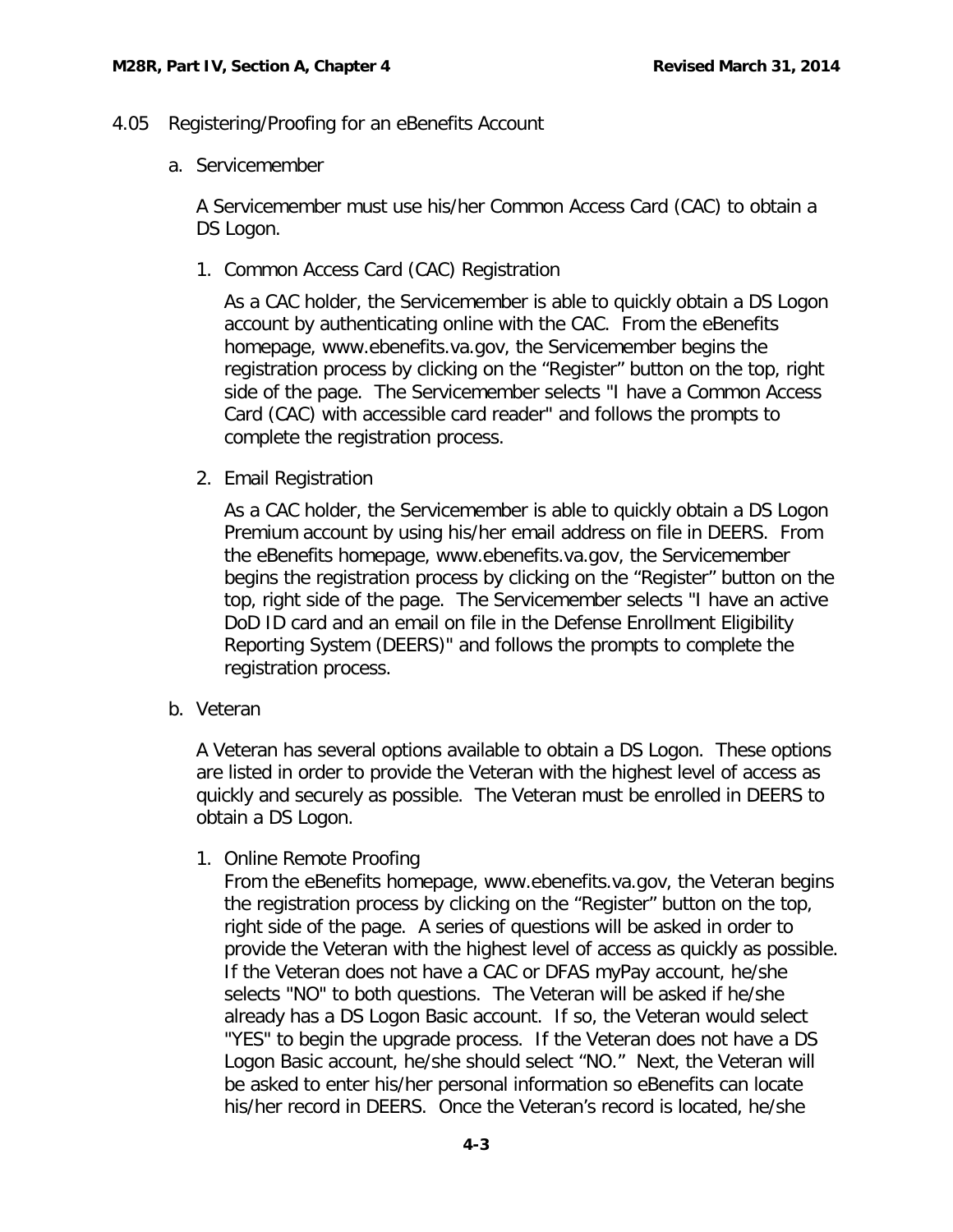may continue the registration process by personalizing the account settings. The Veteran will be prompted to upgrade his/her account to Premium immediately through this online remote proofing process.

2. Telephone Proofing

This process is used to verify the Veteran's identity with the VA remotely telephone proofing process. To be eligible for this option, the Veteran must have the ability to verify his/her latest Electronic Fund Transfer (EFT) on the day of the remote proofing. To take advantage of this option, the Veteran should call the Department of Veterans Affairs Telephone Assistance Service at 800-827-1000 and choose 7, the eBenefits option. The Veteran must have the following information when he/she calls:

- Full name (last name used while in service may be different than what is provided)
- Social Security Number
- Checking or Savings Account Number
- Dollar amount of most recent ETF
- 3. In-Person Proofing

This process is used to verify the Veteran's identity in person with the VA. The Veteran can visit one of the 50+ VA Regional Offices (VARO) throughout the country. To locate the nearest VARO, the Veteran may visit [www.va.gov,](http://www.va.gov/) click on "Locations" and "Regional Benefits Offices."

- Before visiting a VARO, the Veteran should have in his/her possession, two forms of identification (I-9 Identity Documents). An I-9 Identity Document is a document that establishes identity. An example would be a military ID, driver's license or State ID card, voter's registration card, etc.
- While at the VARO, make sure VA has your current mailing address on file
- Once the Veteran's DS Logon request is completed, he/she will receive a DS Logon activation letter via U.S. mail in 7-12 business days. After receiving the activation letter, the Veteran should return to [www.ebenefits.va.gov](http://www.ebenefits.va.gov/) to activate his/her account.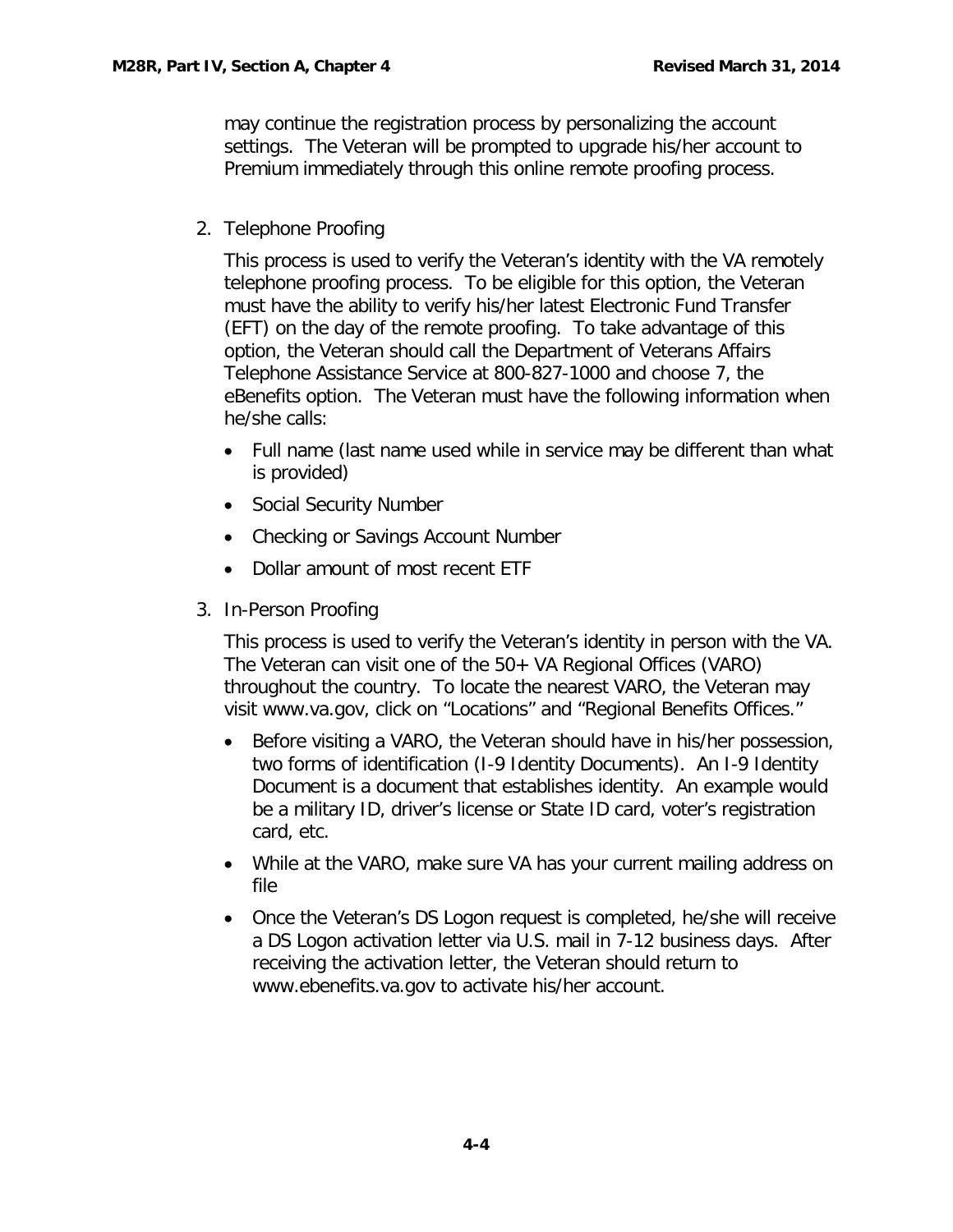#### <span id="page-5-1"></span><span id="page-5-0"></span>4.06 VR&E and eBenefits

### a. Apply for Benefits

When the user logs into his/her eBenefits account, he/she is greeted with a "Welcome (first and last name)." To apply for benefits, the user clicks on the icon at the top left hand side that says "apply for BENEFITS." The "Apply for Benefits" page contains examples of available benefits, to include disability compensation, home loan certificate of eligibility and Veterans Online Application, (VONAPP).

# 1. VONAPP

VONAPP is a VA website that enables Servicemembers, Veterans and their beneficiaries to apply for Education, Burial and/or Vocational Rehabilitation and Employment (Chapter 31 only) benefits online.

2. More Benefits

The "More Benefits" section contains detailed information on the following benefits:

- Compensation
- Education
- Employment
- General
- Health
- Housing
- **Insurance**
- <span id="page-5-2"></span>b. Benefits Explorer

"Benefits Explorer" is located under the "General" tab. On the Benefits Explorer page, the user fills out his/her profile on the left side of the page and clicks the "Show Benefits" icon at the bottom of the profile. eBenefits uses this information to identify some of the benefits the user may be eligible for based on what he/she puts in his/her profile.

The benefits listed on the Benefits Explorer page are based on the user's settings and do not guarantee that the user is eligible for the specific benefits listed on the page. In addition, the information listed on the Benefits